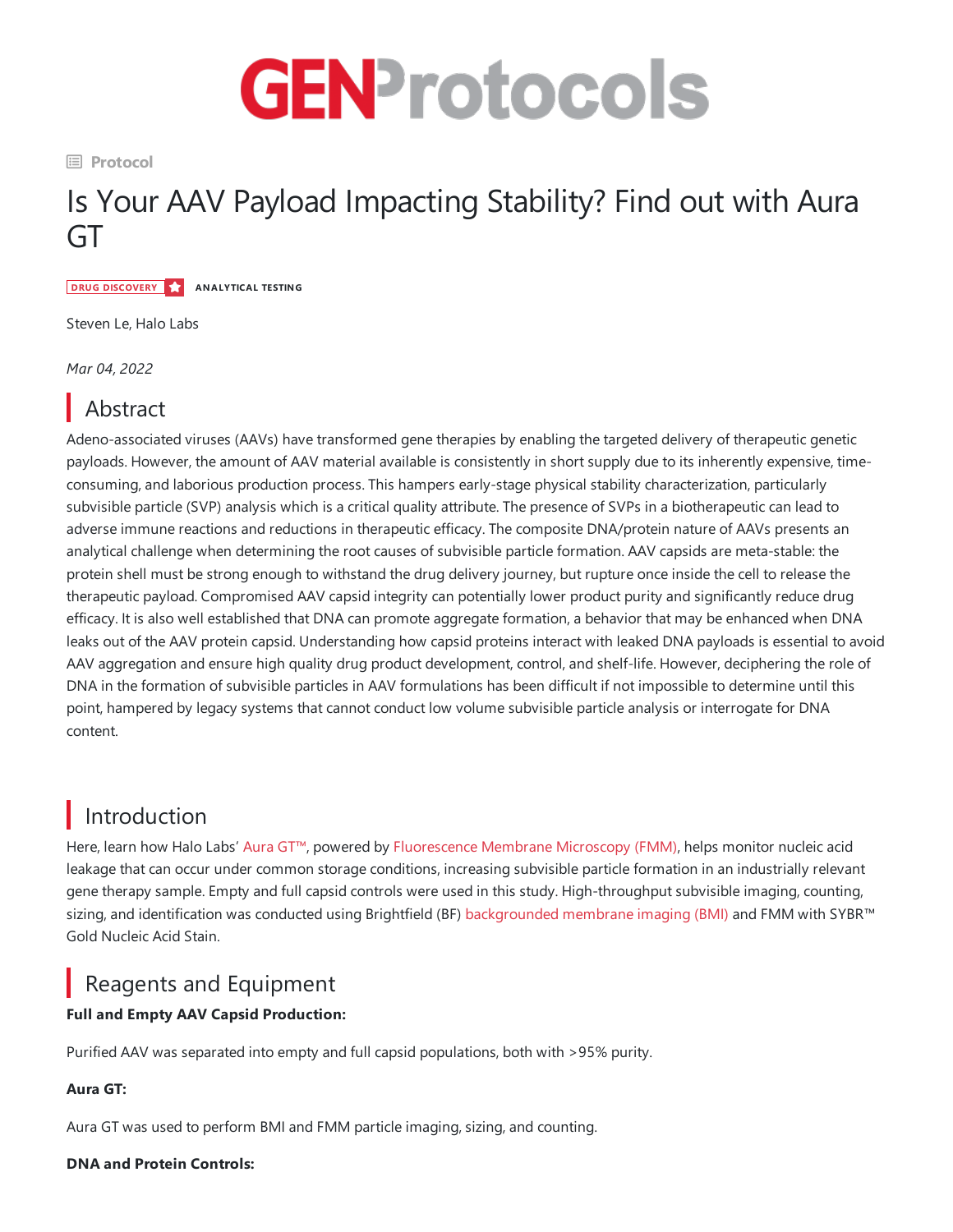2 µm amine conjugated DNA binding beads (Millipore-Sigma, catalog no. L0280) were used in the presence and absence of DNA as positive controls. In addition, empty wells (not shown) and thermally stressed bovine serum albumin (BSA) (Millipore-Sigma, catalog no. SRE0096) were used as additional non-specific interaction controls.

# Procedure

### **Full and Empty AAV Capsid Production:**

Purified AAV was separated into empty and full capsid populations, both with >95% purity. Both empty and full capsids were stressed at 30 C for one week.

#### **Aura GT:**

FMM can be used to detect free DNA by exciting SYBR Gold (Thermo Fisher catalog no. S11494) fluorescence at 488 nm and measuring the emission at 550 nm. The respective samples were applied to an Aura black membrane plate (40 μL per well) and stained with SYBR Gold at 10x staining concentration for 5 minutes. Wells were then imaged in both BMI and the SYBR Gold fluorescence channel.

#### **DNA and Protein Controls:**

2 µm amine conjugated DNA binding beads (Millipore-Sigma, catalog no. L0280) were used in the presence and absence of DNA as positive controls. In addition, empty wells (not shown) and thermally stressed bovine serum albumin (BSA) (Millipore-Sigma,catalog no.SRE0096) were used as additional non-specific interaction controls.

### Notes and Comments

### **Aura GT FMM Detects SYBR Gold Labeled DNA**

The ability of SYBR Gold to stain DNA on samples filtered on the membrane plates was first evaluated using Aura GT via 2 μm amine labeled beads in the presence and absence of DNA (Figure 1). The DNA-bound beads displayed significantly higher SYBR Gold staining (Figure 1a, 1c) than the unlabeled beads (Figure 1b, 1d), which displayed almost zero fluorescent signal in the SYBR Gold channel. Additionally, the presence of DNA on the bead surface enhanced aggregation of the colloid beads when compared to the beads without DNA. Scatter plots of SYBR Gold fluorescence intensity vs. particle size (equivalent circular diameter, μm) shown in Figure 2 confirm that the labeled beads exhibited much more particle aggregation (most particles detected were larger than 2 μm bead singlet size) and stronger fluorescence, while the unlabeled beads produced few subvisible particles and were virtually unstained by SYBR Gold.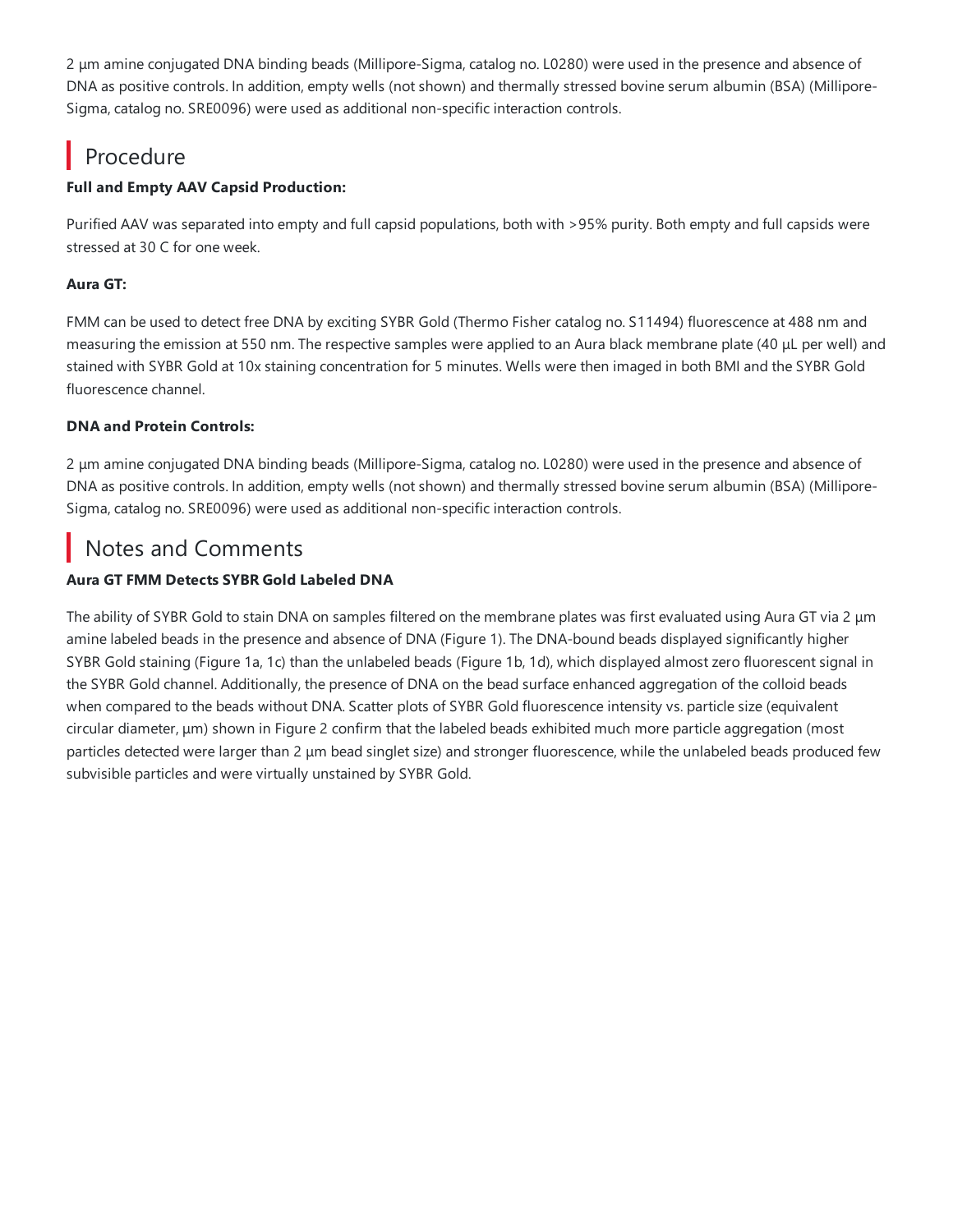

Figure 1: Specific detection of SYBR labeled colloid beads using Aura GT. (a, c) DNA coated colloid beads and (b, d) beads without DNA were analyzed. (a, b) Beads were imaged with combined Brightfield + SYBR Gold (green) fluorescence and (c, d) SYBR Gold fluorescence only.



Figure 2: Scatter plot data for (a) DNA labeled colloid beads and (b) beads without DNA. The y-axis represents fluorescence intensity in the SYBR Gold channel, the x-axis represents the equivalent circular diameter (ECD) in µm. Each point represents the average fluorescence intensity for an individual subvisible particle. Beads linked with DNA exhibited much higher particle aggregation and SYBR Gold fluorescence.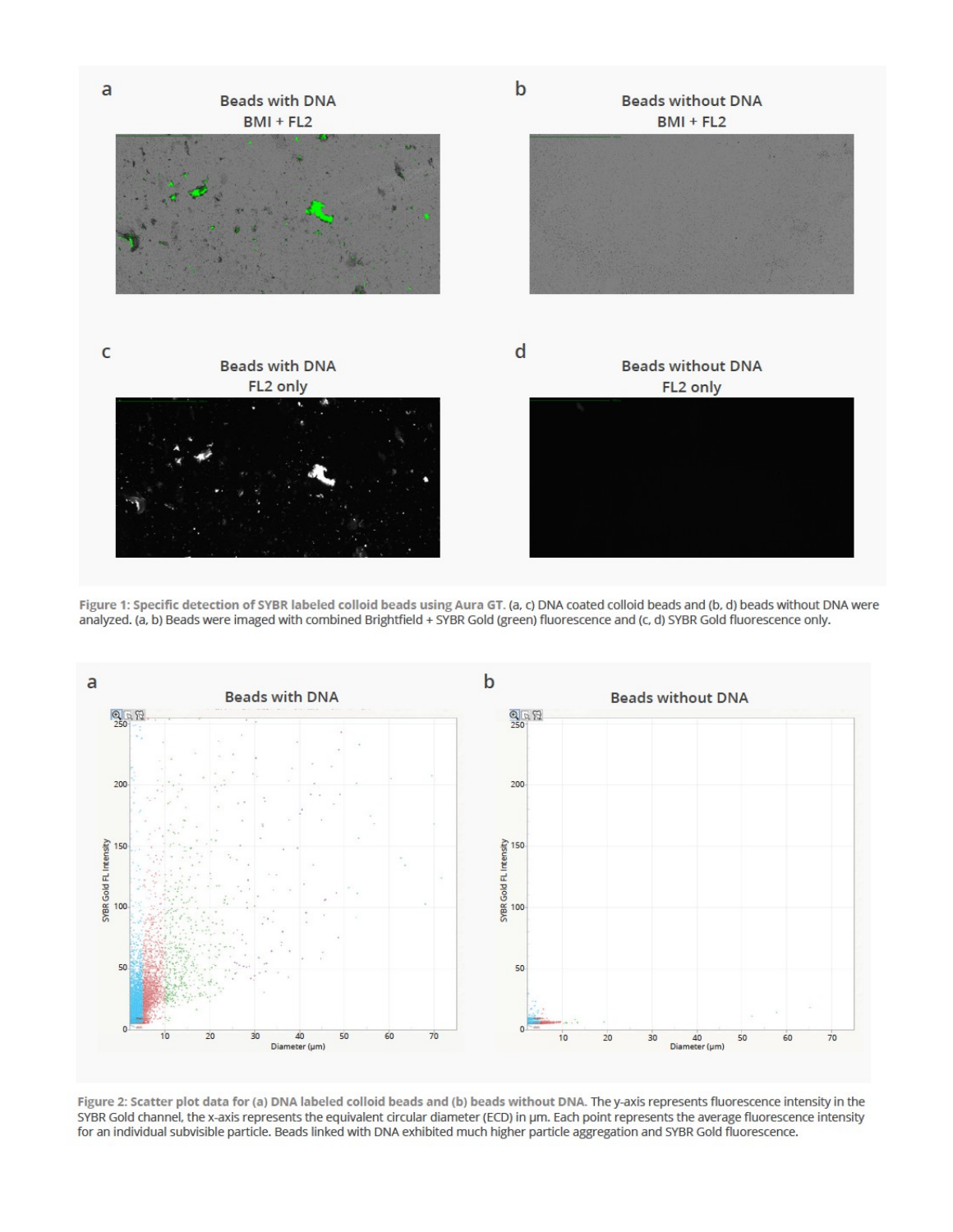As an additional specificity control, we used BSA (50  $\mu q/mL$ ) to confirm that the SYBR Gold does not stain protein aggregates and was selective only to DNA as shown in Figure 3. Figure 3a shows that that the presence of significant subvisible BSA protein aggregates, while Figure 3b shows that these did not fluoresce under SYBR Gold fluorescence.



Figure 3: DNA labeling with SYBR Gold is specific. Aggregated BSA was stained with SYBR Gold to determine the level of non-specific protein staining. Specificity was confirmed when no virtually no SYRB fluorescence signal from non-specific adsorption into proteins was observed.

#### **Quantifying Subvisible Particle Aggregation and DNA Leakage in Full and Empty AAV Samples**

SYBR Gold was applied to both full and empty AAV capsids fractions from a commercial partner to determine whether the AAV capsid itself was sensitive to SYBR Gold staining and whether SYBR Gold fluorescence is a suitable probe to detect DNA in subvisible AAV aggregates. The images in Figure 4 and the data in Figure 5 show that the full AAV capsids display dramatically higher levels of SYBR Gold staining than the empty capsids. In addition, the full capsid sample displayed a sixteen–fold increase in total particle count compared to the empty capsids. The full capsids also had a much higher percentage of particles (90% to 38.5%) that were stained with SYBR Gold. These data confirm that Aura GT can detect DNA from leaky, unstable AAV capsids and that this leakage is at least partially responsible for increased sub-visible aggregate formation.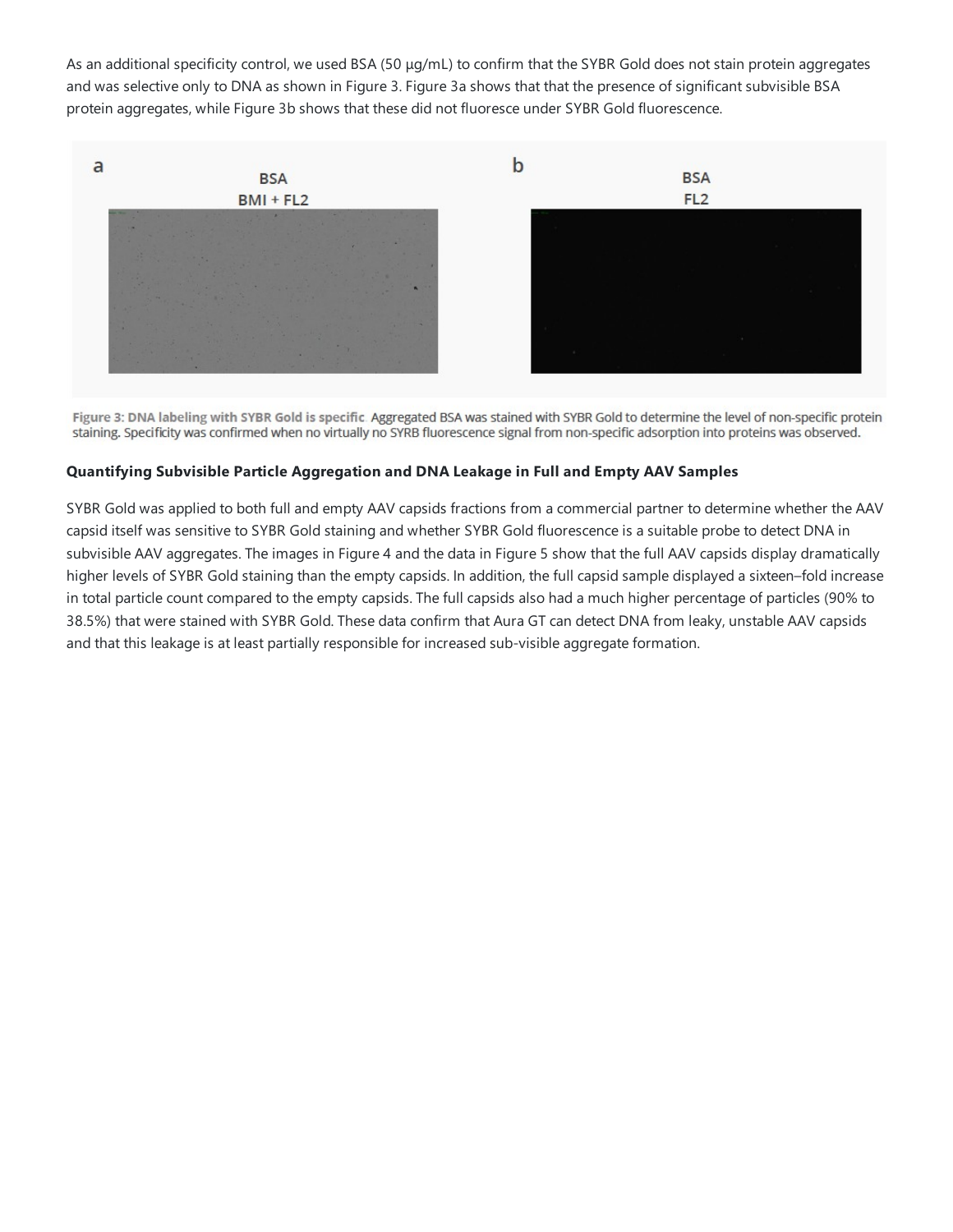

Figure 4: Aura GT can detect DNA leakage from an unstable AAV capsid. (a, c) Full and (b, d) empty AAV capsids well images. The full AAV<br>capsids (left) showed a 16–fold increase in aggregation compared to the empty capsids Gold fluorescence only.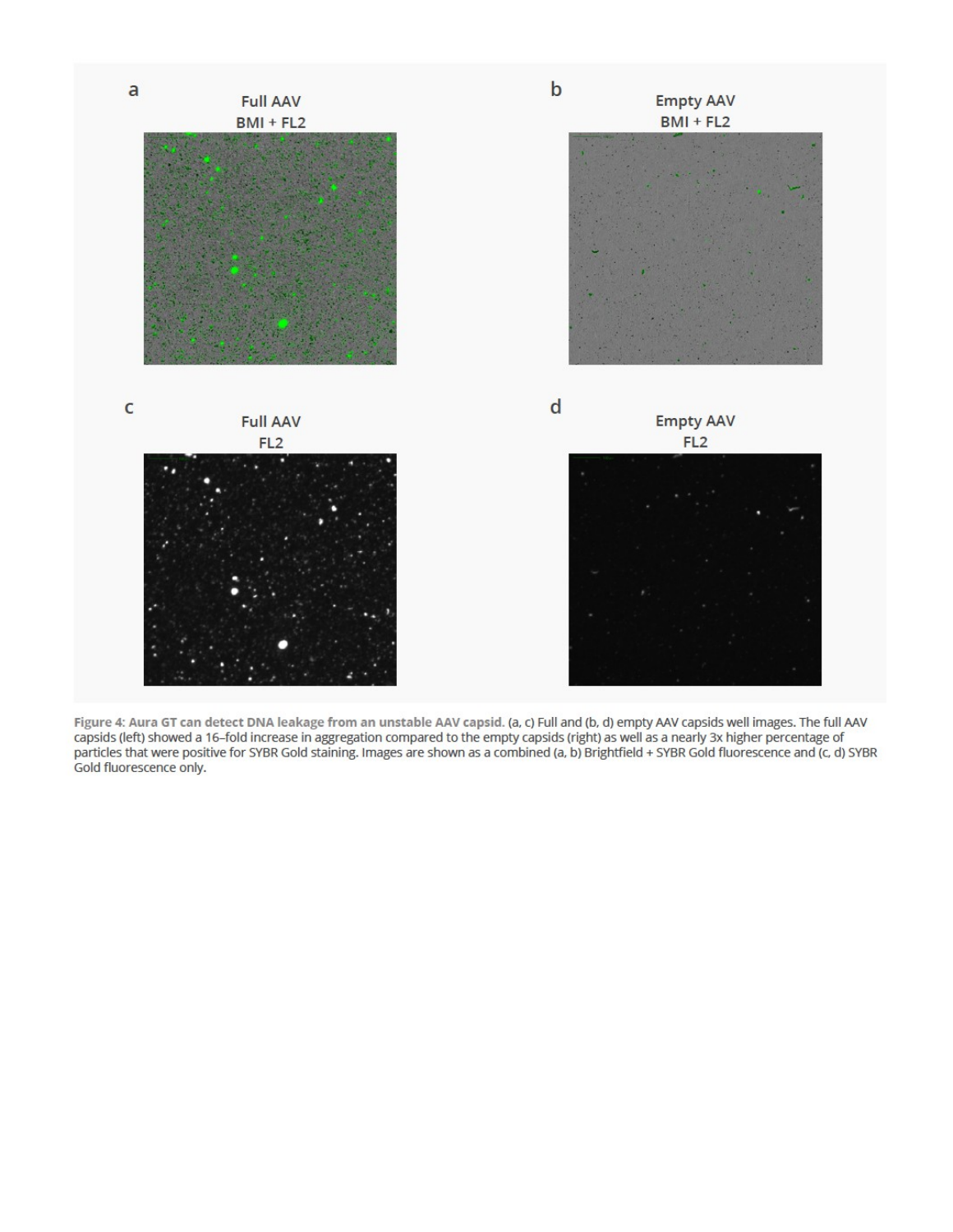

Figure 5: Scatterplot data for (a) full AAV capsids and (b) empty AAV capsids. The y-axis represents fluorescence intensity in the SYBR Gold channel, and the x-axis represents the equivalent circular diameter (ECD) for the individual particle. The full AAV capsid (left) had 16-fold as many particles and almost 3x stronger average fluorescence intensity than the empty capsid sample (right).

We have shown a significant difference in SYBR Gold staining between empty and full AAV capsids using Aura GT. Additional controls using amine conjugated beads with and without DNA confirm that the SYBR Gold binds to DNA and is detectable on Aura GT. The negative control data also show a lack of significant SYBR Gold fluorescence in BSA samples and no fluorescence in empty wells. The lack of SYBR Gold staining in BSA aggregates suggests that at least some of the weak signal seen in empty AAV capsids (Figure 4d) is likely from residual DNA, which is to be expected in any chromatographic separation. Taken together, the data confirm that Aura GT can detect the presence of DNA in subvisible aggregates using SYBR Gold staining. Most importantly, DNA leakage resulted in increasing subvisible particle formation. This information is key to AAV developers and formulators to establish the most stable drug profile. In addition to characterizing the morphology of the AAV subvisible aggregates, Aura GT system identified the presence of both proteins and DNA using FMM. In this experiment, Aura GT characterized the particle morphology and the composition of aggregates in AAV drug products, allowing for precise optimization of the analytical and formulation development processes.

Aura GT provides a low-volume, high-throughput, and sensitive methodology for comprehensive AAV formulation development. It enables characterization of subvisible particles and their formation, and the impact of DNA leakage on sample stability. Aura GT's compatibility with USP 788 helps ensure the most important stability characteristic – subvisible particle concentration – can be monitored in AAV throughout the entire development process and through quality-control testing.

## References

1. Wang D, Tai PW, Gao G. (2019). Adeno-Associated Virus Vector as a Platform for Gene Therapy Delivery. Nat Rev Drug Discov. 18(5):358– 78

2. Moussa EM, Panchal JP, Moorthy BS, Blum JS, Joubert MK, Narhi LO,Topp EM. (2016). Immunogenicity of Therapeutic Protein Aggregates. J Pharm Sci. 105(2):417–430

3. Bernaud J, Rossi A, Fis A, Gardette L, Aillot L, Büning H, Castelnovo M, Salvetti A, Faivre-Moskalenko C. (2018). Characterization of AAV Vector Particle Stability at the Single-Capsid Level. J Biol Phys. 44(2):181-94

4. Yin J, Chen R, Liu C. (2009). Nucleic Acid Induced Protein Aggregation and its Role in Biology and Pathology. Front Biosci.